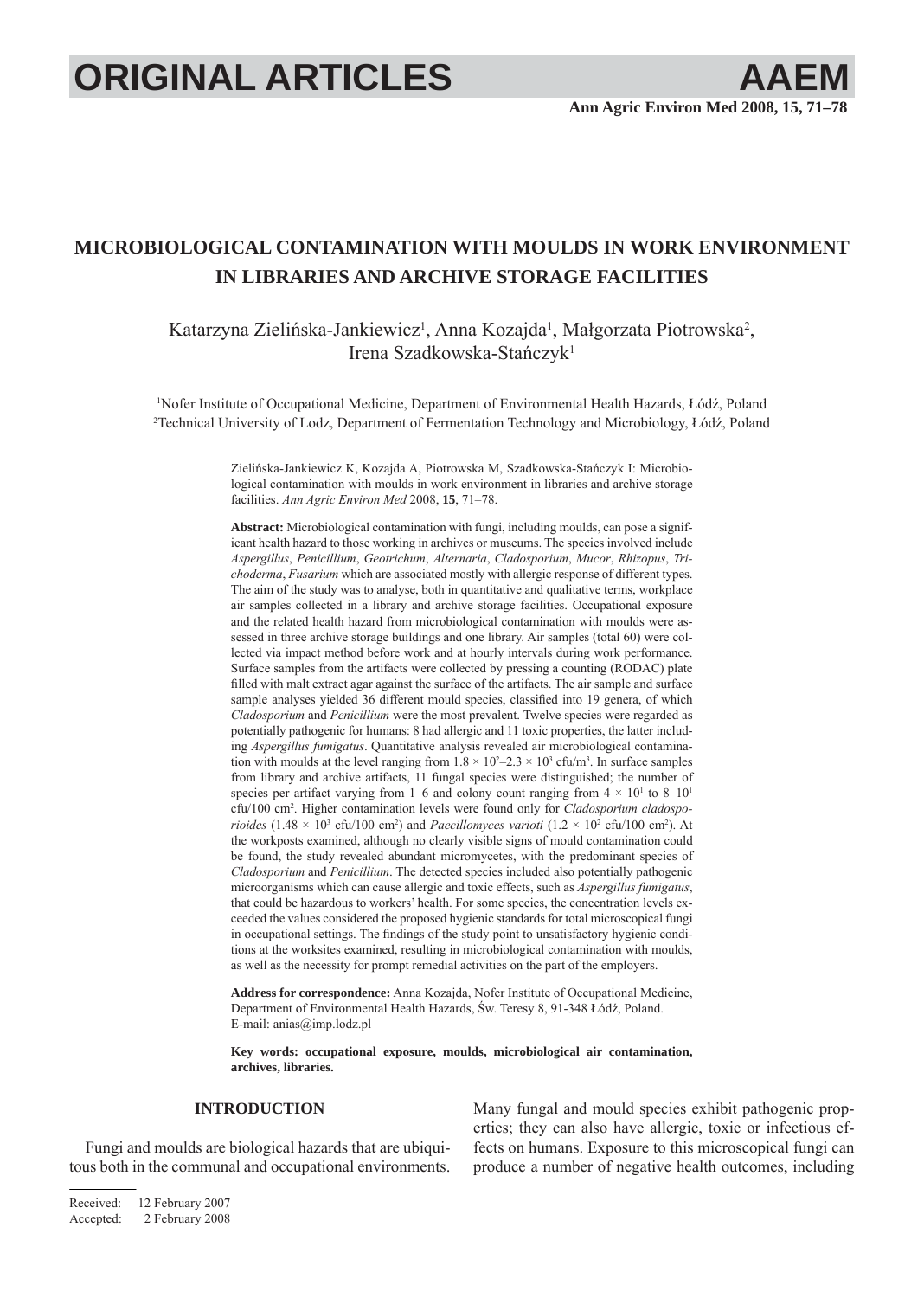

Time of sampling

**Figure 1.** Dynamics of changes in air concentration of moulds during work performance at library and archive storage facilities.

allergies, mycoses, or toxicity [9, 10]. Moulds can pose a health hazard to library, archive and museum workers [13] to name but a few professions where this biological hazard can be encountered. The species accounting for mycological contamination of the library, archive and museum collections include *Aspergillus*, *Penicillium*, *Geotrichum*, *Alternaria*, *Cladosporium*, *Mucor*, *Rhizopus*, *Trichoderma*, *Fusarium*. These are also known as an etiologic factor of several conditions, e.g. allergic diseases [2, 3, 5].

At archive storage sites and libraries, the source of microbiological hazard can be the artifacts themselves, the house dust and bioaerosols as well as the construction units, and wooden bookcases and filing cabinets. Most of the artifacts stored at those sites are likely to be colonized with microscopical fungi due to the fact that in terms of chemical structure they are composed mostly of carbohydrates and proteins which are a good medium for microbial growth, especially of moulds [12, 20].

Generally, the library and archive workers are at no particular health risk if the collections are stored under appropriate hygienic and climatic conditions and the construction standards for this type of facilities are complied with. If the storage conditions change, e.g. the indoor temperature or humidity increases, the collections may become colonized with microscopical fungi presenting a health hazard to the workers. Also, when the already contaminated artifacts are removed for restoration and maintenance, the workers are exposed to microorganisms from the artifacts, house dust, and wall surface. Under conditions of increased humidity, the microorganisms, including moulds, form bioaerosol that is inhaled by the workers. Colonization with microorganisms and formation of bioaerosols can also proceed when the level of indoor humidity is normal but the volume of dust on the artifacts and inside the facility is high. The type of work that make library and archive workers particularly exposed to microscopical fungi through skin contact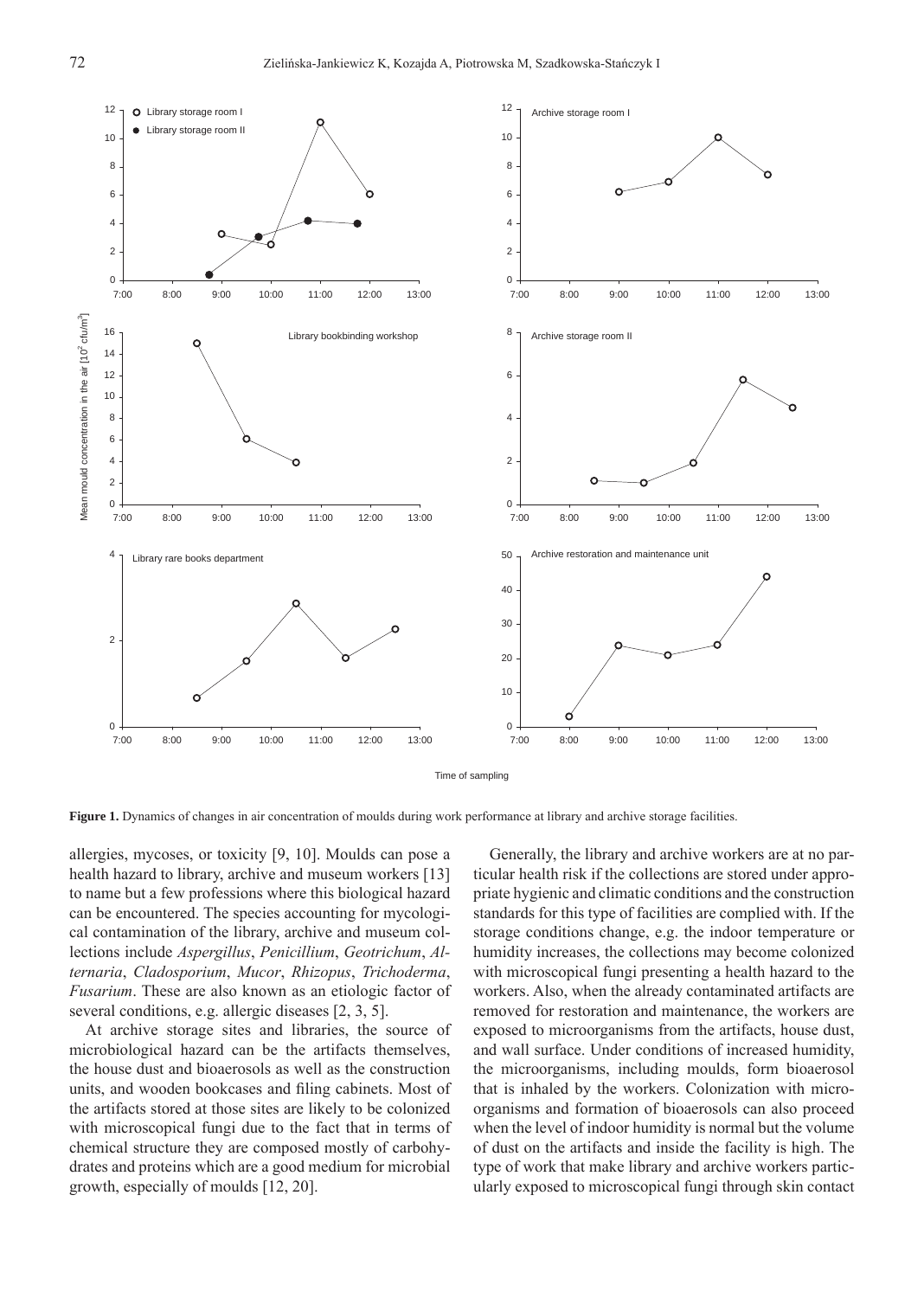and bioaerosol inhalation include: restoration and maintenance activities, transportation to and from the storage site, destroying damaged artifacts with a shredder, examination and remediation of contaminated artifacts, maintenance and repair of ventilation systems.

The aim of the project was to evaluate, both in quantitative and qualitative terms, the microbiological contamination at library and archive storage facilities, based on air sample analysis, and to determine the prevalence of selected symptoms of allergy as the potential health effects of occupational exposure to moulds. The present paper discusses the findings from the microbiological analysis of workplace air. The results of a survey on the prevalence and relative risk of allergic symptoms will be discussed under separate cover.

#### **MATERIAL AND METHODS**

Microbiological analysis concerned three archive storage sites and one library. As regards the archive, the field study was performed in three facilities: two storage rooms and a restoration and maintenance unit. At the library, the measurements were carried out in four facilities: two storage rooms, a rare books department and a bookbinding workshop.

**Air sample analysis.** Workplace air samples were collected using the impact method where a known volume of air passes into the device and the airborne fungal spores are impacted onto a counting (RODAC) plate filled with malt extract agar (MEA) and chloramphenicol as the medium. The method is in compliance with respective European standard PN-EN 13098 (2002) Workplace atmospheres: Guidelines for measurement of airborne micro-organisms and endotoxin. MAS 100 single-stage sampler (Merck) was used. For each single-stage sampling, the air volume was 50 l and 100 l. The samples (total 60) were collected in the worker's breathing zone before work and at hourly intervals during work performance. They were incubated at 30°C for 5 days. The resulting microbial growth was counted and fungal concentration in the air, expressed as the colony forming units per cubic meter of air  $(cfu/m<sup>3</sup>)$ was determined.

**Surface sample analysis.** The surface samples of microscopical fungi were collected by pressing a counting plate (Count-Tact Sabouraud Dextrose Chloramphenicol Neutralizers Agar, BioMerieux, France) filled with MEA against the surface of the artifacts. In total, 11 samples were collected from the book and archive collections. The size of the counting (RODAC) plate was 25 cm2 . The samples were incubated as above and the results were expressed as cfu/100 cm2 .

**Identification of predominant species.** From the incubated microflora, fungal colonies were isolated and cultured on Czapek medium and incubated as above. These were later microscopically analysed and identified by morphological traits.

# **RESULTS**

Quantitative analysis of air samples revealed moderate microbiological contamination varying from  $1.8 \times 10^2$  cfu/  $m<sup>3</sup>$  in the rare books dept. of the library to  $2.3 \times 10<sup>3</sup>$  cfu/m<sup>3</sup> in an archive restoration unit. Mean values and concentration range determined for particular facilities are shown in Table 1.

Microbiological contamination was found to be a timevarying parameter. Figure 1 shows the dynamics of changes in mould concentration in workplace air during daily routine activities. The jobs performed at the facilities examined included transporting books from the storage room to the reading room (storage room, library), reading and restoring antique books and manuscripts (rare books dept., library) or archive files and documentation (restoration unit, archive), taking documentation from the storage room to make out extracts (storage room 2, archive), and book binding (maintenance workshop, library).

In all the facilities examined, except for the bookbinding workshop, mould concentration in the air was found to increase with time of work performance. It was gradually decreasing when the work shift was over. At the workshop, the static nature of the job and the related low air circulation may have accounted for the reverse dynamics of mould concentration during working hours. The highest concentration levels were recorded at the onset of work and then the values steadily decreased.

The field study yielded 36 species of moulds belonging to 19 genera. Twelve of them were pathogenic to humans: 8 produced allergic effect and 11 had toxic effect. In particular facilities, the number of detected species ranged from 12 at the bookbinding workshop to 20 at the archive restoration unit, and of the pathogenic species, from 6 in

**Table 1.** Total concentration of moulds at library and archive storage facilities.

|                                       | Range of concentra-<br>tions ( $cfu/m^3$ ) | Mean concen-<br>tration ( $cfu/m^3$ ) |
|---------------------------------------|--------------------------------------------|---------------------------------------|
| Library                               |                                            |                                       |
| storage room I                        | $1.6 \times 10^{2} - 1.7 \times 10^{3}$    | $5.7 \times 10^{2}$                   |
| storage room II                       | $2.0 \times 10^{1} - 7.8 \times 10^{2}$    | $2.9 \times 10^{2}$                   |
| rare books departament                | $6.0 \times 10^{1} - 8.0 \times 10^{2}$    | $1.8 \times 10^{2}$                   |
| bookbinding workshop                  | $2.6 \times 10^{2} - 1.8 \times 10^{3}$    | $8.3 \times 10^{2}$                   |
| Archive                               |                                            |                                       |
| restoration and mainte-<br>nance unit | $2.6 \times 10^{2} - 2.9 \times 10^{3}$    | $2.3 \times 10^3$                     |
| storage room I                        | $6.0 \times 10^{1} - 1.2 \times 10^{3}$    | $6.3 \times 10^{2}$                   |
| storage room II                       | $5.0 \times 10^{1} - 9.4 \times 10^{2}$    | $2.9 \times 10^{2}$                   |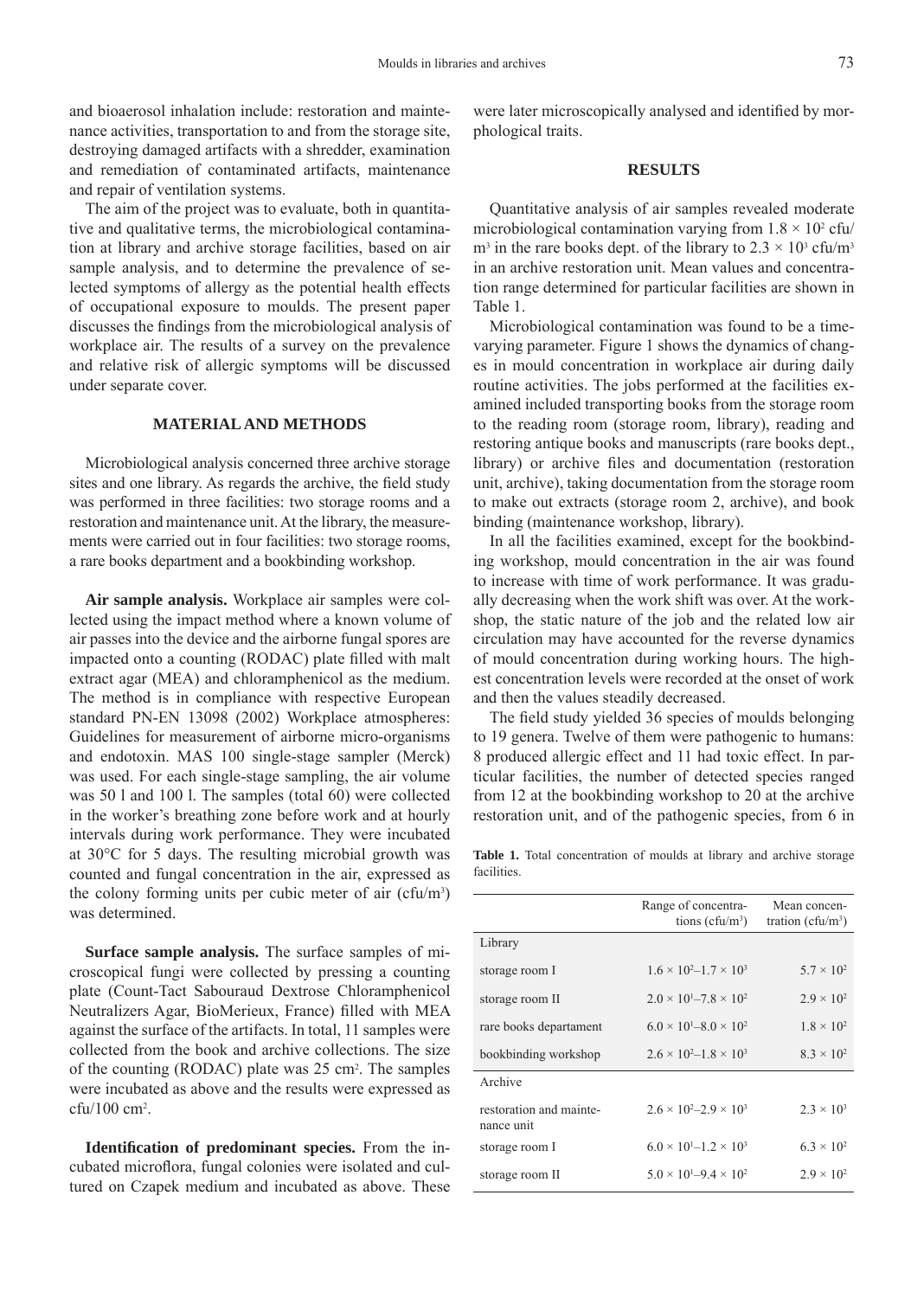the archive storage room I to 11 in archive storage room II and library storage room. Predominant species belonged to the *Cladosporium* generus and included *Cladosporium cladosporioides*, *Cladosporium herbarium* and *Penicillium chrysogenum*. The *Aspergillus fumigatus* species was also detected in an air sample collected in archive storage room I and in a surface sample from archive storage room II (Tab. 2). In currently recommended hygienic standards for moulds, this species is indicated as inadmissible at facilities where humans dwell or work.

Table 3 summarizes mould species isolated from air samples at particular facilities, including their mean concentration values. Worthy of note are the high concentrations of *Alternaria alternata*  $(2.6 \times 10^4 \text{ cftu/m}^3)$  and *Cladosporium herbarium* ( $1.6 \times 10^4$  cfu/m<sup>3</sup>) detected in the archive restoration room during the work shift. For the latter species, relatively high concentrations levels were also found at other facilities:  $1.3 \times 10^3 - 3.3 \times 10^3$  cfu/m<sup>3</sup> in both storage rooms and a bookbinding workshop in the library and  $3.5 \times 10^3$  cfu/m<sup>3</sup> in the archive storage room I. High concentrations  $(1.8 \times 10^3 - 3.9 \times 10^3 \text{ cftu/m}^3)$  were determined for *Cladosporium cladosporioides* in all archive facilities, *Acremonitum murorum*  $(1.5 \times 10^3 \text{ cftm})$  and *Humicola fuscoatra*  $(2.3 \times 10^3 \text{ cft/m}^3)$  in the archive restoration room, *Paecillomyces varioti*  $(1.2 \times 10^3 - 1.3 \times 10^3)$ cfu/m3 ) in library storage rooms, *Penicillium chrysogenum*  $(2.8 \times 10^3 - 3.7 \times 10^3 \text{ cftu/m}^3)$  in library storage room I and bookbinding workshop, and *Penicillium cyclopium* (1.5 ×  $10^3 - 3.1 \times 10^3$  cfu/m<sup>3</sup>) in both library storage rooms and rare books dept.

Analysis of surface samples collected from library and archive artifacts (books, antique books and manuscripts, and records) yielded 11 mould species. In surface samples

from the library collection, the micromycetes included only 2 mould species: *Aspergillus usus* and *Penicillium* spp. In the archive facilities, microscopical fungi were most abundant on the records dating back to 1847 that were stored in storage room I. As many as 6 mould species were identified in the samples from these artifacts. In the other archive facilities, the number of species detected in surface samples ranged from 1–3. The volume of micromycetes colonizing the surface of the examined books and records was not high; it ranged from  $4 \times 10^{1} - 8 \times 10^{1}$  cfu/100 cm<sup>2</sup>. A higher level of mould contamination could be found only for the species of *Cladosporium cladosporioides* (1.48 × 103 cfu/100 cm2 ) detected in samples from the 1847 records at storage room I, and *Paecillomyces varioti*  $(1.2 \times 10^2 \text{ cftu}/100 \text{ cm}^2)$ from 1920 records at storage room II (Tab. 4).

### **DISCUSSION**

Reports on microbiological contamination of library and archive facilities as an occupational health problem have been rather scarce. Kolomodin-Hedman *et al.* [11] described a case of a museum worker who developed a number of symptoms (shivering, malaise, cough and nausea) while working at a facility where damp and mould-contaminated books were kept. Air sample analysis revealed contamination with fungal microflora (mostly *Aspergillus versicolor* and *Penicillium verrucosum*) at the level of  $10^6$  cfu/m<sup>3</sup> and  $10^8$  spor/m<sup>3</sup>. A study on mycological contamination at an archive facility conducted by Krysińska-Traczyk [14] revealed a large number of mould species: *Peniciullium* genus, *Caldosporium herbarum*, *Geotrichum candidum*, *Cephalosporium glutineum*, *Mucor racemosus*, *Trichoderma viride*, and *Aspergillus niger* in

**Table 2.** Prevalence of moulds in workplace air at library and archive storage facilities.

| Sampling site                    | Number of species                                    | Predominant species                                                    |                                                        |
|----------------------------------|------------------------------------------------------|------------------------------------------------------------------------|--------------------------------------------------------|
|                                  | Total                                                | Potentially pathogenic to<br>humans including<br>A-allergenic, T-toxic |                                                        |
| Library                          |                                                      |                                                                        |                                                        |
| Storage room I                   | 15                                                   | $9(T-6, A-6)$                                                          | Penicillium chrysogenum<br>Cladosporium herbarum       |
| Storage room II                  | 14                                                   | 11 $(T-8, A-6)$                                                        | Penicillum chrysogenum<br>Cladosporium herbarum        |
| Rare books department            | 17                                                   | $10(T-6, A-6)$                                                         | Penicillum chrysogenum<br>Cladosporium herbarum        |
| Bookbinding workshop             | 12                                                   | $8(T-6, A-6)$                                                          | Penicillum chrysogenum<br>Cladosporium cladosporioides |
| <b>Archive</b>                   |                                                      |                                                                        |                                                        |
| Restoration and maintenance unit | 20                                                   | $9(T - 7, A - 6)$                                                      | Cladosporium herbarum<br>Cladosporium cladosporioides  |
| Storage room I                   | 17 ( <i>Aspergillus fumigatus</i> – surface samples) | $6(T-5, A-6)$                                                          | Cladosporium cladosporioides                           |
| Storage room II                  | 16 ( <i>Aspergillus fumigatus</i> $-$ air samples)   | 11 $(T-8, A-7)$                                                        | Cladosporium cladosporioides<br>Penicillum chrysogenum |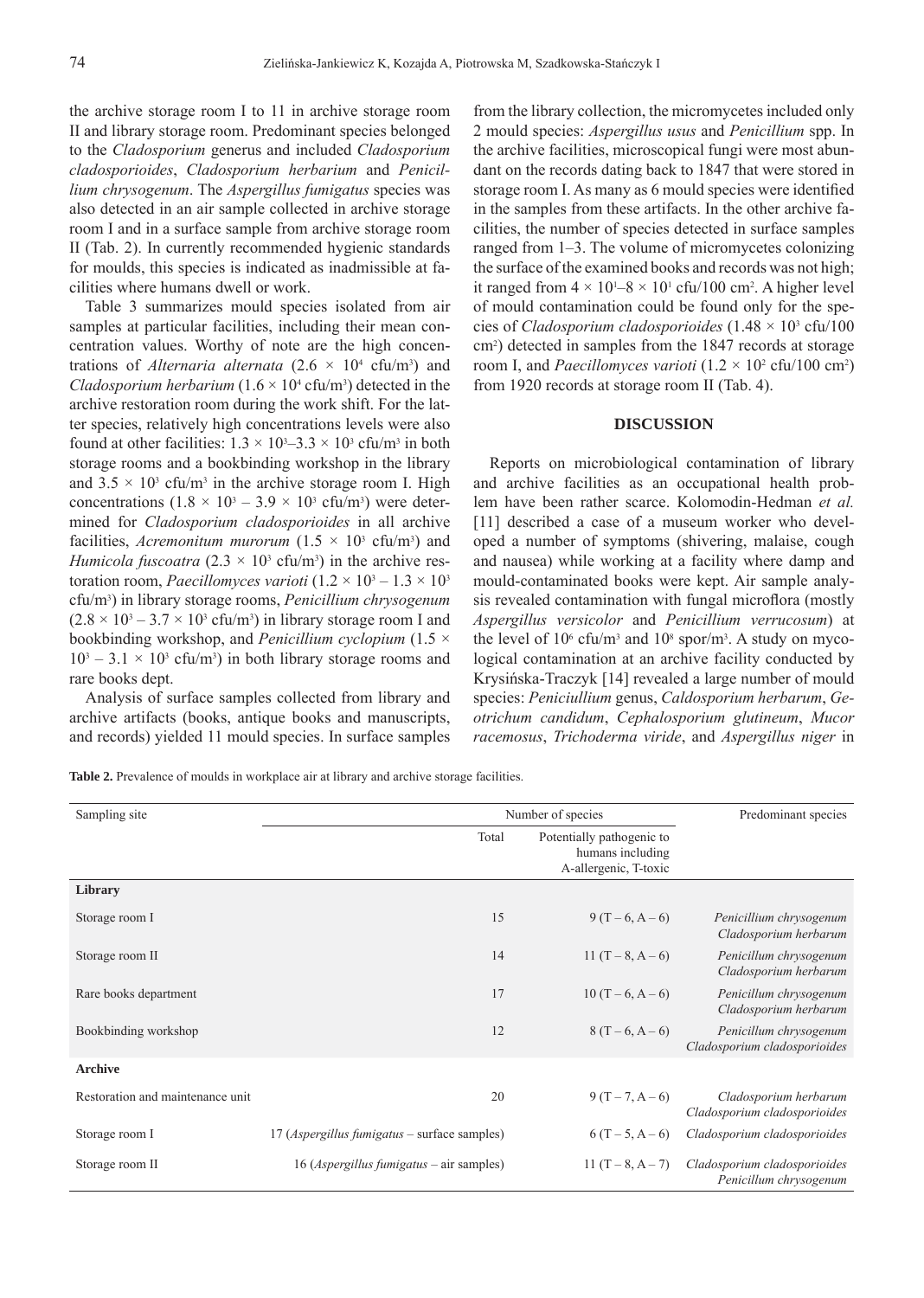| Species                     | Concentration [ $cfu/m3$ ] |                      |                           |                         |                                          |                      |                      |
|-----------------------------|----------------------------|----------------------|---------------------------|-------------------------|------------------------------------------|----------------------|----------------------|
|                             | Library<br>Archive         |                      |                           |                         |                                          |                      |                      |
|                             | Storage<br>room I          | Storage<br>room II   | Rare books<br>departament | Bookbinding<br>workshop | Restoration<br>and mainte-<br>nance unit | Storage<br>room I    | Storage<br>room II   |
| Acremonium charticola       |                            |                      | $2.5 \times 10^{2}$       |                         | $3.5 \times 10^{2}$                      | $1.0 \times 10^{3}$  | $3.5 \times 10^{2}$  |
| Acremonium murorum          | $5.0 \times 10^{2}$        |                      | $2.0 \times 10^{2}$       | $2.0 \times 10^{2}$     | $1.5 \times 10^{3}$                      | $7.2 \times 10^{2}$  |                      |
| Acremonium strictum         | $2.0 \times 10^{2}$        |                      | $2.0 \times 10^{2}$       | $4.0 \times 10^{2}$     | $2.7 \times 10^{2}$                      | $4.0 \times 10^{2}$  | $2.0 \times 10^{2}$  |
| Alternaria alternata        | $3.3 \times 10^{2}$        | $3.0 \times 10^{2}$  | $2.0 \times 10^{2}$       | $4.5 \times 10^{2}$     | $2.617 \times 10^{4}$                    | $7.3 \times 10^{2}$  | $4.0 \times 10^{2}$  |
| Aspergillus fumigatus       |                            |                      |                           |                         |                                          |                      | $5.0 \times 10^{2}$  |
| Aspergillus niger           | $2.0 \times 10^{2}$        | $2.0 \times 10^{2}$  |                           | $2.0 \times 10^{2}$     | $3.5 \times 10^{2}$                      | $2.0 \times 10^{2}$  | $5.0 \times 10^{2}$  |
| Aspergillus restrictus      |                            |                      |                           |                         |                                          |                      | $3.5 \times 10^{2}$  |
| Aspergillus ustus           | $2.0 \times 10^{2}$        | $2.4 \times 10^{2}$  | $2.0 \times 10^{2}$       | $5.0 \times 10^{2}$     | $7.5 \times 10^{2}$                      |                      |                      |
| Aspergillus sydowii         |                            |                      |                           |                         |                                          |                      |                      |
| Aspergillus versicolor      | $2.0 \times 10^{2}$        | $2.0 \times 10^2$    | $5.0 \times 10^{2}$       | $3.5 \times 10^{2}$     | $4.4 \times 10^{2}$                      | $5.0 \times 10^{2}$  | $5.7 \times 10^{2}$  |
| Aureobasidium pullulans     |                            |                      |                           |                         | $4.4 \times 10^{2}$                      |                      |                      |
| Botrytis cinerea            | $2.8 \times 10^{2}$        | $2.0 \times 10^{2}$  | $3.0 \times 10^{2}$       |                         |                                          |                      |                      |
| Chaetomium globosum         |                            | $2.0 \times 10^{2}$  |                           |                         |                                          |                      |                      |
| Chaetomium spp.             |                            |                      | $2.5 \times 10^{2}$       |                         | $7.5 \times 10^{2}$                      |                      |                      |
| Cladosporium cladosporiodes | $6.0 \times 10^{2}$        | $2.5 \times 10^{2}$  | $3.1 \times 10^{2}$       | $1.06 \times 10^3$      | $3.94 \times 10^{3}$                     | $3.76 \times 10^{3}$ | $1.81 \times 10^{3}$ |
| Cladosporium herbarum       | $1.3 \times 10^{3}$        | $1.4 \times 10^{3}$  | $5.5 \times 10^{2}$       | $3.34 \times 10^{3}$    | $1.638 \times 10^{4}$                    | $3.57 \times 10^{3}$ |                      |
| Epicoccum nigrum            | $6.0 \times 10^{2}$        |                      | $2.0 \times 10^{2}$       |                         |                                          |                      |                      |
| Eurotium repens             |                            |                      |                           |                         | $5.0 \times 10^{2}$                      |                      |                      |
| <i>Fusarium</i> spp.        |                            |                      |                           |                         | $1.0 \times 10^{3}$                      |                      |                      |
| Humicola fuscoatra          |                            |                      |                           | $5.0 \times 10^{2}$     | $2.31 \times 10^3$                       | $4.3 \times 10^{2}$  |                      |
| Humicola spp.               |                            |                      |                           |                         |                                          |                      |                      |
| Paecillomyces varioti       | $1.2 \times 10^{3}$        | $1.35 \times 10^{3}$ |                           |                         | $8.8 \times 10^{2}$                      | $5.0 \times 10^{2}$  | $2.0 \times 10^{2}$  |
| Pencillium chrysogenum      | $2.84 \times 10^{3}$       | $7.7 \times 10^{2}$  | $7.8 \times 10^{2}$       | $3.76 \times 10^{3}$    | $3.5 \times 10^{2}$                      | $6.6 \times 10^{2}$  | $5.3 \times 10^{2}$  |
| Penicillium citrinum        |                            |                      |                           |                         |                                          | $5.0 \times 10^{2}$  |                      |
| Penicillium corylophilum    |                            |                      |                           | $8.5 \times 10^{2}$     | $9.0 \times 10^{2}$                      | $9.4 \times 10^{2}$  |                      |
| Penicillium cyclopium       | $3.1 \times 10^{3}$        | $1.5 \times 10^3$    | $1.6 \times 10^{3}$       |                         |                                          |                      | $7.3 \times 10^{2}$  |
| Penicillium funiculosum     |                            |                      |                           |                         |                                          |                      | $8.9 \times 10^{2}$  |
| Penicillium rugulosum       |                            |                      |                           |                         |                                          | $5.0 \times 10^{2}$  |                      |
| Penicillium spp.            | $3.0\times10^{2}$          | $1.25 \times 10^3$   | $2.0 \times 10^{2}$       | $2.0 \times 10^{2}$     | $5.7 \times 10^{2}$                      |                      | $3.5 \times 10^{2}$  |
| Penicillium spinulosum      |                            |                      |                           |                         |                                          |                      | $3.6 \times 10^{2}$  |
| Rhizopus nigricans          |                            | $2.0 \times 10^{2}$  |                           |                         |                                          |                      | $3.5 \times 10^{2}$  |
| Talaromyces helicus         |                            |                      |                           |                         |                                          | $2.0 \times 10^{2}$  |                      |
| Trichoderma viride          |                            |                      | $2.0 \times 10^{2}$       |                         |                                          |                      | $3.0\times10^2$      |
| Trichotecium roseum         |                            |                      |                           |                         | $8.9 \times 10^{2}$                      |                      |                      |
| Ulocladium chartarum        |                            |                      | $2.0 \times 10^{2}$       |                         |                                          |                      |                      |
| Verticillium spp.           |                            | $2.0 \times 10^{2}$  |                           |                         | $1.0 \times 10^3$                        |                      |                      |

dust samples collected from the contaminated books. The concentration varied from  $3.5 \times 10^5$  cfu/g for the *Penicillium* species to  $5 \times 10^2 - 1.0 \times 10^5$  cfu/g for the other species. It was found that a long duration of work under conditions of exposure to dust exhibiting allergic and toxic properties might have accounted for the symptoms of respiratory and skin allergies reported by archive workers. Krake *et al.* [13], in their study on mycological contamination of workplace air and the surface of artifacts in a museum, detected abundant mycological microflora belonging mostly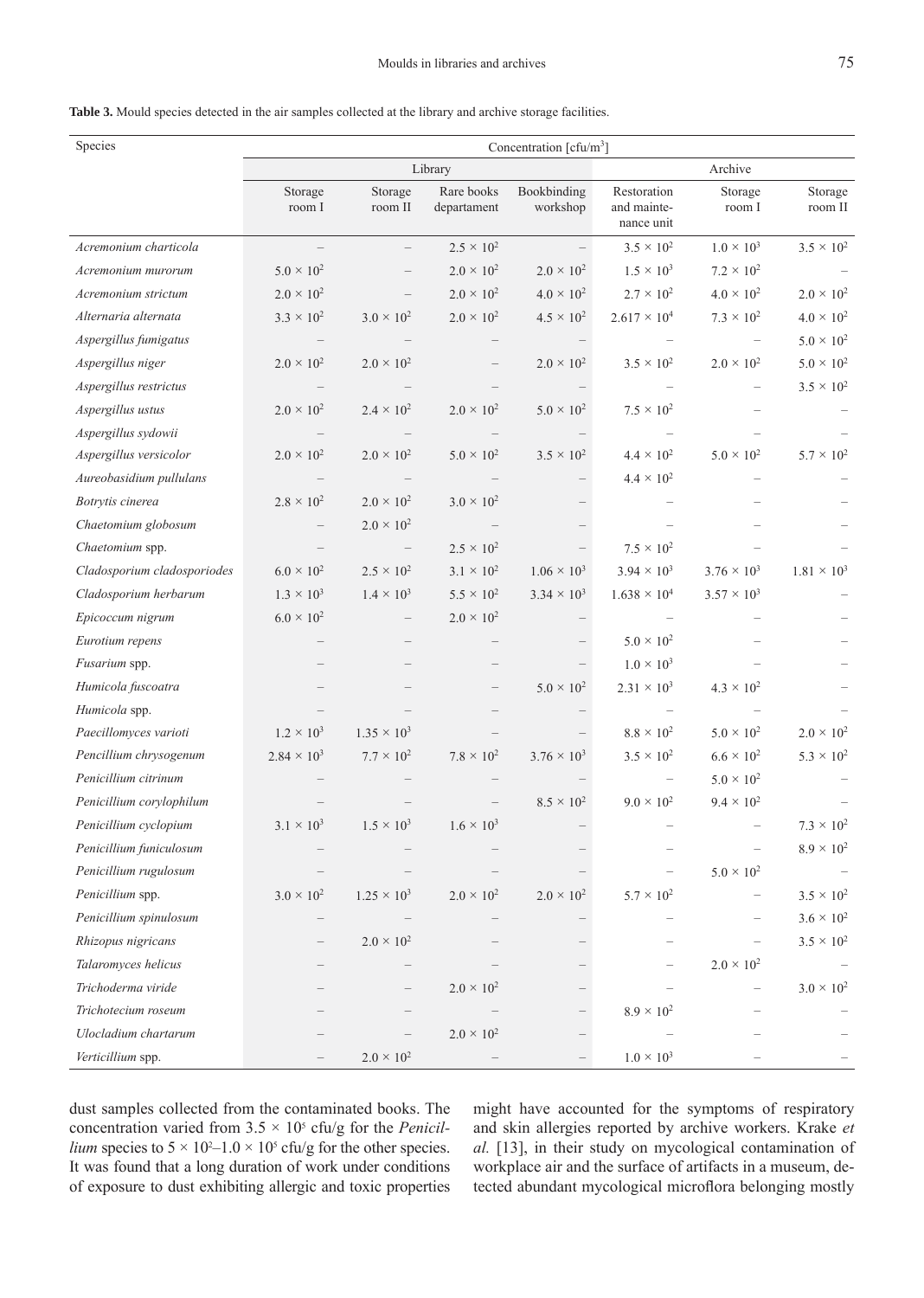| Sampling site |                                  | Material examined          | Species                                                                                                                                                   | Colony count<br>[cfu/100 cm <sup>3</sup> ]                                                                                              |
|---------------|----------------------------------|----------------------------|-----------------------------------------------------------------------------------------------------------------------------------------------------------|-----------------------------------------------------------------------------------------------------------------------------------------|
| Library       | Storage room I                   | Book dated 1995            |                                                                                                                                                           |                                                                                                                                         |
|               | Storage room II                  | Book dated 1955            |                                                                                                                                                           |                                                                                                                                         |
|               | Rare books departament           | Manuscript dated 7th cent. | Aspergillus usus<br>Penicillium spp.                                                                                                                      | $4.0 \times 10^{1}$<br>$4.0 \times 10^{1}$                                                                                              |
|               | Bookbinding workshop             |                            |                                                                                                                                                           |                                                                                                                                         |
| Archive       | Restoration and maintenance unit | The Bible dated 1949       | Paecillomyces varioti                                                                                                                                     | $4.0 \times 10^{1}$                                                                                                                     |
|               | Storage room I                   | Records dated 1826         | Cladosporium herbarum<br>Penicillium chrysogenum                                                                                                          | $8.0 \times 10^{1}$<br>$4.0 \times 10^{1}$                                                                                              |
|               |                                  | Records dated 1847         | Cladosporium cladosporiodes<br>Cladosporium herbarum<br>Penicillium corylophilum<br>Aspergillus fumigatus<br>Pencillium chrysogenum<br>Acremonium murorum | $1.48 \times 10^{3}$<br>$8.0 \times 10^{1}$<br>$8.0 \times 10^{1}$<br>$8.0 \times 10^{1}$<br>$4.0 \times 10^{1}$<br>$4.0 \times 10^{1}$ |
|               | Storage room II                  | Records dated 1920         | Paecillomyces varioti<br>Aspergillus sydowii                                                                                                              | $1.2 \times 10^{2}$<br>$4.0 \times 10^{1}$                                                                                              |
|               |                                  | Records dated 1978         | Rhizopus nigricans                                                                                                                                        | $4.0 \times 10^{1}$                                                                                                                     |
|               |                                  | Records dated 1998         | Cladosporium herbarum<br>Penicillium spp.<br>Paecillomyces varioti                                                                                        | $4.0 \times 10^{1}$<br>$4.0 \times 10^{1}$<br>$4.0 \times 10^{1}$                                                                       |

**Table 4.** Mould species detected in surface samples from the artifacts at library and archive storage facilities.

to the *Penicillium*, *Cladosporium*, *Aspergillus*, *Alternaria*, and *Tritirachium* species (36 species and genera in total). Air concentration of moulds ranged from ca.  $1.8 \times 10^2$  to ca.  $4.5 \times 10^2$  cfu/m<sup>3</sup>, depending on the facility, and for the *Tritirachium* species it approximated  $8.0 \times 10^2$  cfu/m<sup>3</sup>. The workers taking part in the survey reported respiratory and sinus-related symptoms which could have been associated with workplace exposure to moulds. In a literature review, Zyska (1997) discussed study results on numerous filamentous fungi (84 genera represented by 234 species) isolated from various biological samples collected in library or archive storage environments in different countries during the period of 1919-1977 [21]. Among these genera and species,  $19\%$  (44 species) could be dangerous to the librarians due to mycotoxins exposure. Lugauskas and Krikstaponis (2004) [15] studied microscopic fungi present in libraries and analysed the factors affecting their development. A total of 174 fungal species belonging to 52 genera were isolated. The authors found that the mycological state of the books depended largely on the conditions of the buildings, their maintenance, location, and the type of the ventilation system. Such factors as the installation systems, overall maintenance of the premises, temperature, humidity, air movement and the number of visitors were assumed to be the major factors which determined the mycological pollution of the buildings and the level of contamination of the books. The authors pointed out that the allergenic properties of the fungi detected in libraries, as well as their ability to produce, accumulate and release volatile toxic

secondary metabolites into the library surroundings, might pose a health risk to library workers. Similar studies were conducted by German researchers (Hödtl 1991, Neuheuser 1995, Schata 1995) [8, 17, 19] who noted that mesophytes comprised the majority of the fungi found growing on the books. The authors analysed the influence of various physical factors (temperature, humidity, substratum pH) upon the development of micromycetes on paper, parchment, leather, textile and other materials. Some of the archive workers who participated in a survey conducted by Schata (1995) reported various skin, eye and respiratory symptoms which could have been associated with occupational exposure to moulds. It was estimated that about 1/3 of archive workers might have developed allergy to moulds, which is about twice as high as in the general population. While evaluating the mycological state of libraries, some authors tend to apply the regional Kendall correlation coefficient. Pokrovskaja and Nyuksha (1995), in their comparative investigation on fungal contamination of book and document depositories, revealed 118 micromycete species belonging mostly to Penicillium, Aspergillus, Mucor, Fusarium, Trichoderma, Chaetomium, Stachybotrys, Sporotrichum, Stemphylium genera. The authors presumed that the main factor accounting for the presence of these particular species was the specificity of the substratum (books and documents) and environmental conditions (relative humidity and temperature) [18].

The present project focused on determining mould concentration in library and archive storage facilities before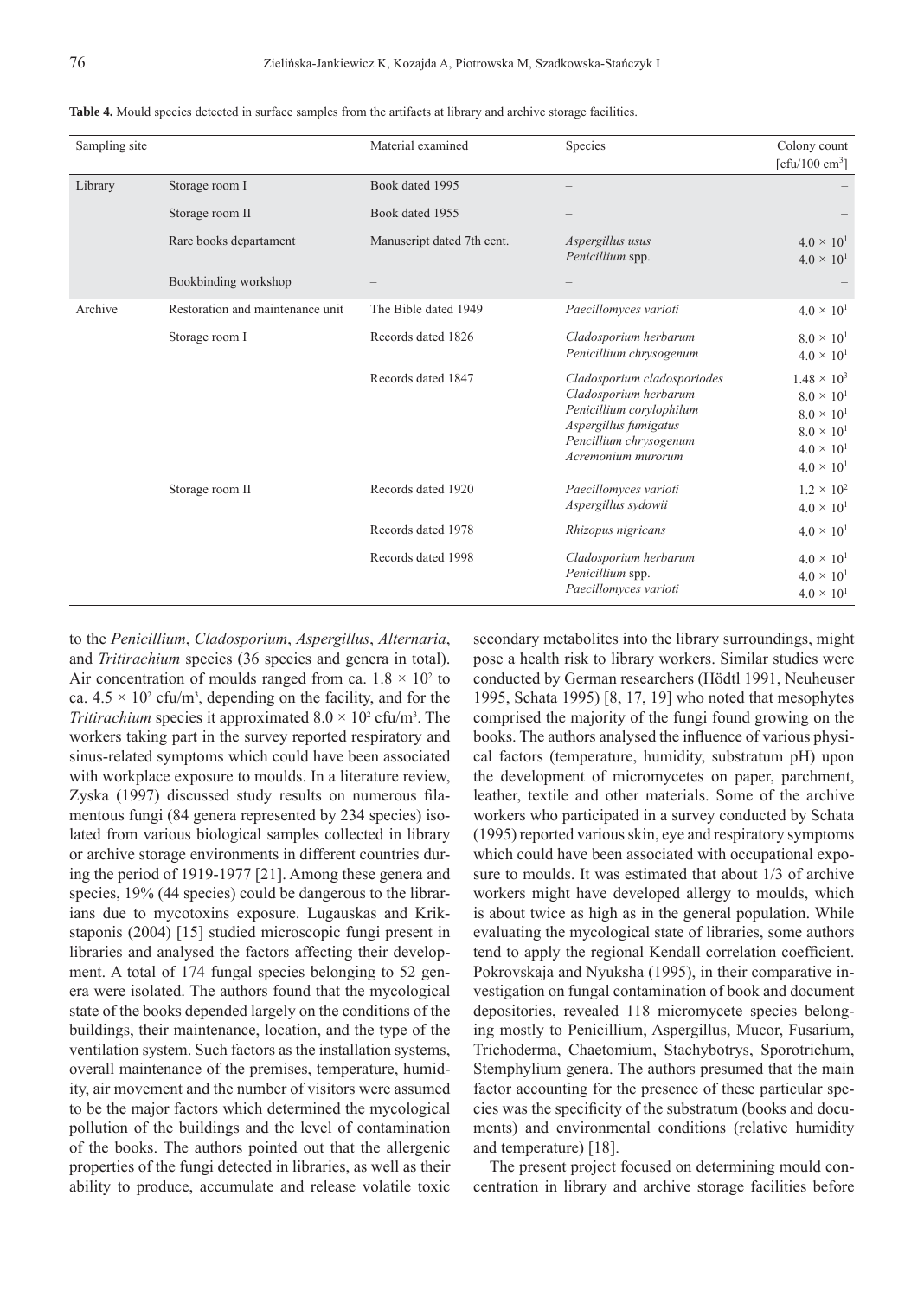

3.0 × 102 – MAC value proposal for total fungal species (Etkin)

5.0 x 10<sup>3</sup> – MAC value proposal for total fungal microflora in non-industrial setting: increased/high contamination (CEC)

2.0 x 10<sup>3</sup> – MAC value proposal for total fungal microflora in non-industrial setting: very high contamination (CEC)

2.0 x 10<sup>3</sup> – TLV proposal for occupational exposure to fungal microflora (Malmros)

**Figure 2.** Air concentration of moulds at library and archive storage facilities vs. proposed hygienic standard values.

and during the work shift. Although no visible traits of mould contamination could be found, we detected abundant micromycete species (36 total) in the facilities examined. In workplace air samples, mean mould concentration was relatively high and ranged from  $1.8 \times 10^{2}$ –2.3  $\times$  10<sup>3</sup> cfu/m<sup>3</sup>. Analysis of surface samples collected from the artifacts revealed 11 species of moulds, generally at a low level of volume, except for the species detected in the samples from 2 record collections. Microbiological contamination with moulds of the *Cladosporium cladosporioides* and *Paecillomyces varioti* species was at the level of  $1.48 \times 10^3$  cfu/100 cm<sup>2</sup> and  $1.2 \times 10^2$  cfu/100 cm<sup>2</sup>. In all the facilities examined, except the bookbinding workshop, a time-dependent increase in the air concentration could be noted. Mould concentration in workplace air increased with the increasing duration of work performance (removing books and files from the shelves and cabinets, examining and moving them to other locations) and then steadily decreased when the work shift was over.

It is impossible to definitely interpret the findings on fungal contamination in terms of the occupational health hazard. Contrary to the physical and chemical agents, the biological hazards lack commonly accepted criteria of exposure assessment as well as hygienic standards or reference values. Different proposals for standard values have been developed both by individual researchers and collegiate bodies (Fig. 2). These can be helpful in interpreting the results of measurements regarding biological hazards. A part of the proposed values are arbitrary, they define the biological hazard levels regarded either as acceptable or unacceptable with respect to the health risk for the exposed individuals [7].

According to the occupational health criteria proposed by Etkin [6], the admissible concentration for total moulds

in workplace air is that of  $2.0 \times 10^2$  cfu/m<sup>3</sup>. However, if the dominant species is *Cladosporium* (which was noted for most of the samples examined in the present project), its air concentration is admissible up to the level of  $3 \times 10^2$ cfu/m3 [6]. Also the admissible level of air contamination with moulds is higher under these conditions and amounts to 500 cfu/m3 [17]. The Commission of the European Communities proposed that values higher than  $5.0 \times 10^2$  cfu/m<sup>3</sup> for air concentration of moulds in non-industrial setting should be regarded as an increased contamination level, while the values exceeding  $2.0 \times 10^3$  cfu/m<sup>3</sup> as very high contamination [4].

In all the 7 facilities examined, except for the rare books dept., the mean concentrations of fungal microflora were higher than the above reference values: the admissible level of  $2.0 \times 10^2$  cfu/m<sup>3</sup> was exceeded in 6 out of 7 facilities, while the values of  $3.0 \times 10^2$  cfu/m<sup>3</sup> and  $5.0 \times 10^2$  cfu/m<sup>3</sup> in 4 out of 7 units.

As reported by Malmros *et al.* [16], the Threshold Limit Values for occupational exposure to moulds range from  $5.0 \times 10^{3}$ – $1.0 \times 10^{4}$  cfu/m<sup>3</sup>. In our studies, mould concentrations detected in all the samples fell within this range. Figure 2 shows concentration levels recorded at particular facilities and compares them with some of the proposed hygienic standards and reference values for this microscopical fungi.

Literature reports are consistent with respect to the species that are inadmissible in human environment, these include *Stachybotrys alba*, *Stachybotrys chartarum*, *Aspergillus flavus* and *Aspergillus fumigatus* [1]. In our study, only the latter species was found in air samples collected in archive storage room II and in surface samples from archive storage room I.